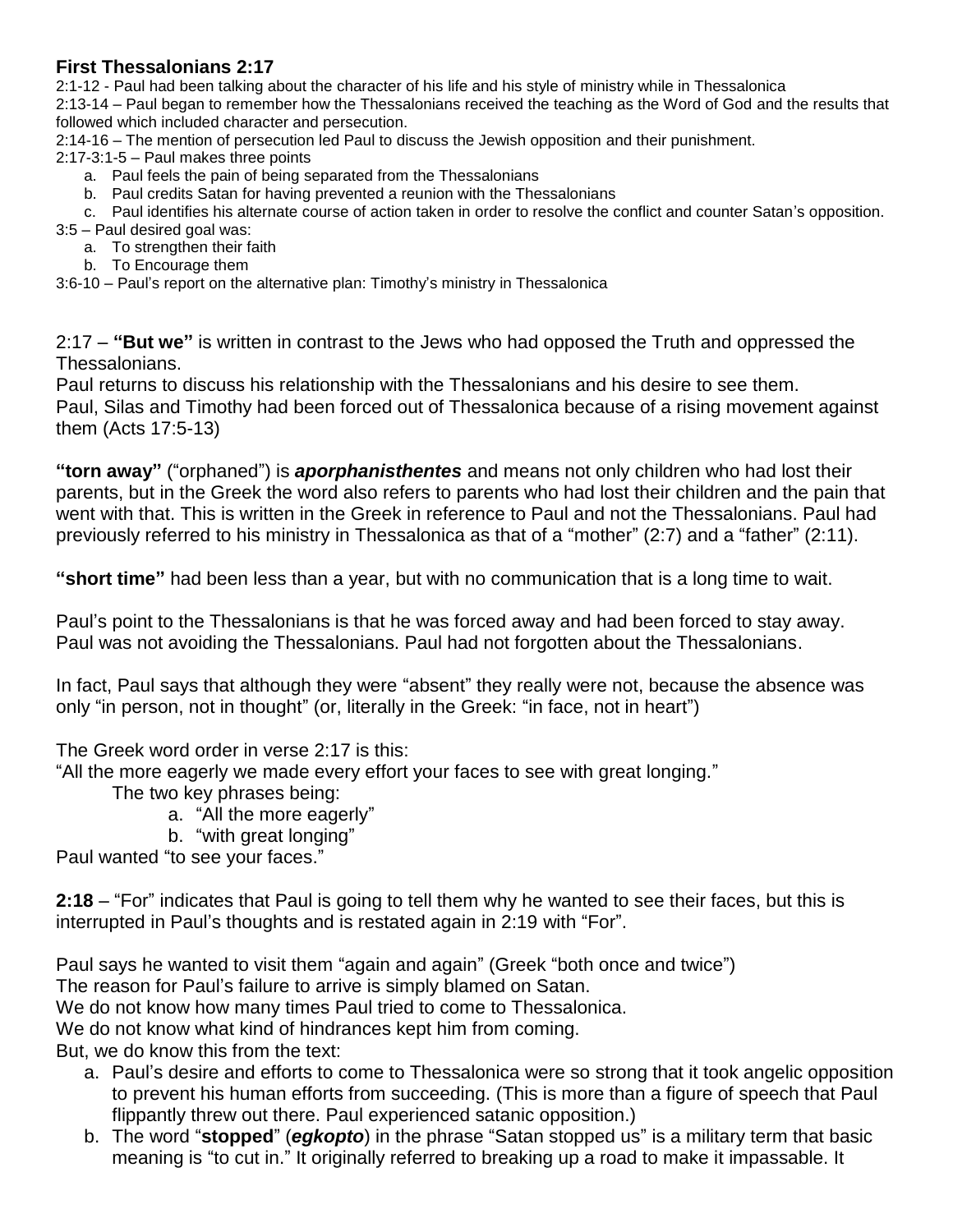developed in use to refer to breaking through the enemy's line or cutting in on someone's lane during a race (or an interference call in sports!).

2:19 – "For" resumes Paul's explanation concerning why he wanted to see their faces.

# **Crowns in Scripture**

## **Stephanos**

The "stephanos" ( $\sigma \tau \epsilon \phi \alpha \nu o \epsilon$ ) the victors crown. It is the symbol of victory given to the winners in the Greek games or a contest. It is a reward or a prize. It is used in 1 Corinthians 9:25; 2 Timothy 2:5 The "stephanos" is also used as an ornament for festivities and celebrations in these verses: Proverbs 1:9; Proverbs 4:9; Song of Solomon 3:11; Isaiah 28:1

The "stephanos" was also used to honor someone publicly who had distinguished themselves in service or given to someone for their worthiness. These were worn at the parousia (advent or return) of kings.

#### **Diadema**

The "diadema" ( $\delta$ ιαδεμα) was the kingly crown. It is the crown worn by nobility who were possessor of a royal position. This was often obtained by birth or rightful inheritance.

#### **Ranking of the Crowns**

There are five crowns mentioned in scripture. They deal with different aspects of the Christian life. The crowns reflect levels of maturity in regards to a believers growth and accomplishments of service to the Lord. They are placed here in a possible list in the order that they could be obtained by the believer.

1. **Incorruptible Crown** (1 Cor. 9:25) - this crown would be the first level a believer would attain to. This crown indicates mastery over the sin nature. The Corinthians are being urged to run the Christian life in such a way as to receive the reward in the end. Here the emphasis is in self-control.

"They do it to get a crown that will not last; but we do it to get a crown that will last forever…I beat my body and make it my slave so that after I have preached to others, I myself will not be disqualified for the prize."

- a. Paul is focusing the believers on running the race or living the life God has given them to compete in.
- b. Just as each life has a race, each life has a reward available.
- c. Only those who run the race and run it according to the rules will get a prize.
- d. The crown or stephanos would wither and sometimes was withered (either of pine or celery see "1 Cor., NICNT, Fee") at the time of the victory but it meant fame, prestige and fortune. The symbol of victory would fade but the fame was more enduring.
- e. Paul does not run aimlessly (9:26), meaning he does not life his Christian life with out purpose or direction. Nor should we if we want to achieve what has been made available to us. Consider someone who enters a race not knowing the distance or direction.
- f. The boxer failing to land a blow is ridiculous and pointless. It is an analogy of the undisciplined believer missing his purpose.
- 2. **Crown of Righteousness** (2 Timothy 4:7-8) The second level of crowns goes to those who live righteously in this world while they look forward to Christ's return. They are those who are not captivated by this world, but hunger and thirst after righteousness.

 "I have fought the good fight, I have finished the race, I have kept the faith. Now there is in store for me the crown of righteousness, which the Lord, the righteous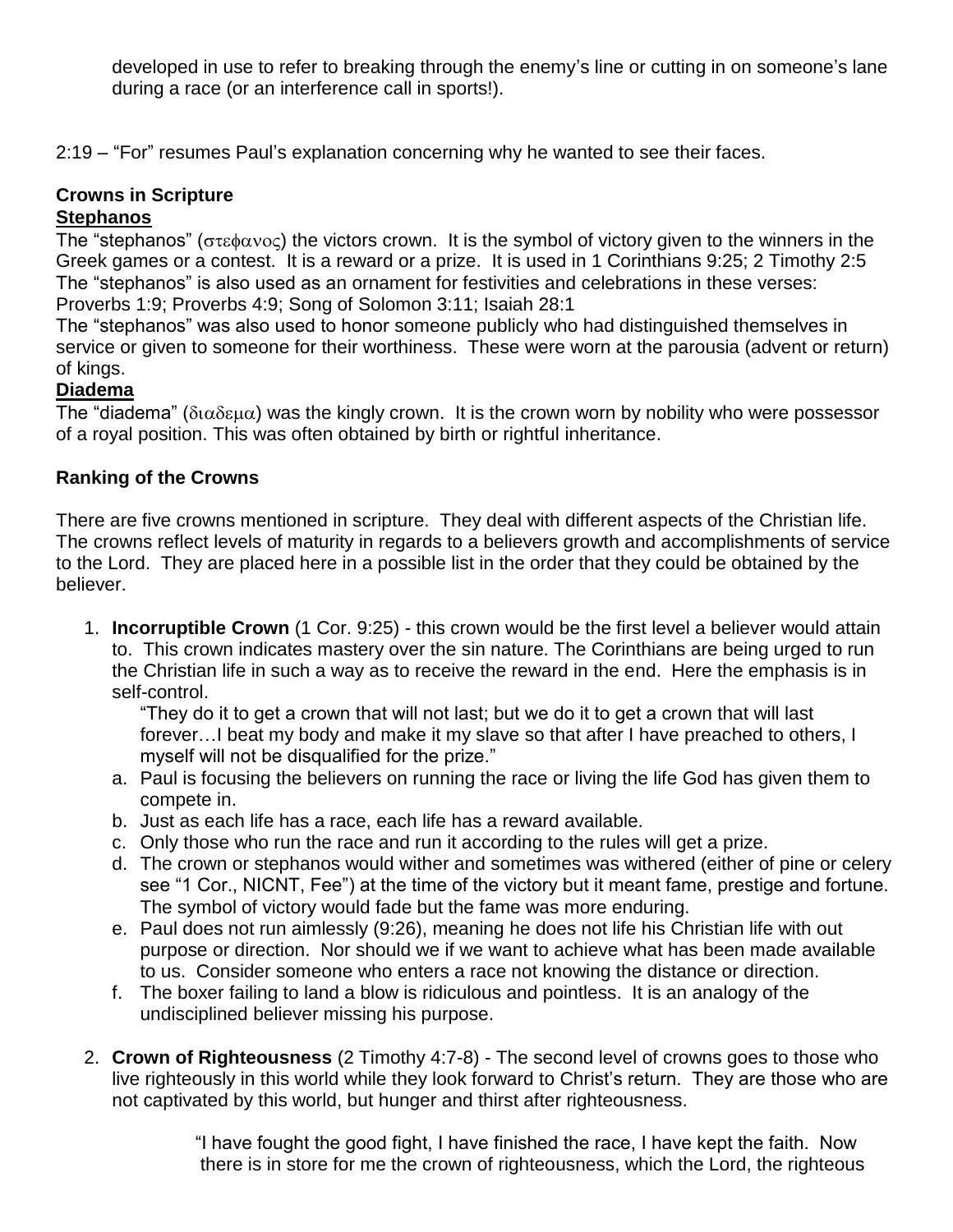Judge, will award to me on that day—and not only to me, but also to all who have longed for his appearing."

- a. This is a crown for righteous behavior and an upright life
- b. "have longed" is in the perfect tense suggests those who greatly anticipated Christ's return in the past and continued to do so up until the moment of the rewarding.
- c. This life is describe by Paul to Titus in Titus 2:12,13: "[The grace] teaches us to say 'No' to ungodliness and worldly passions, and to live self-controlled, upright and godly lives in this present age, while we wait for the blessed hope—the glorious appearing of our great God and Savior, Jesus Christ."
- d. "fought" is the word *agonizomai* and though it can refer to a military fight, it is clearly a reference to training and competing in athletics:
	- i. It is the same word translated "competes in the games" in 1 Corinthians 9:25
	- ii. "make every effort" in Luke 13:24
	- iii. "struggling" in Colossians 1:29
	- iv. "wrestling" in Colossians 4:12
	- v. "strive" in 1 Timothy 4:10
	- vi. "fight" in 1 Timothy 6:12
	- vii. "race" is the noun form in Hebrews 12:1
- e. Notice: The same awards awaits all who qualify.
- f. Notice the "fight" (or, the agony of training and competing comes first, and then the successful "finish" of the race. The believer can think they will achieve victory without the struggle of preparing for and demonstrating righteousness.
- 3. **Crown of Life** ( James 1:12; Revelation 2:10) The third level to attain to is to proceed in God's plan for your life while enduring trials. The believer who moves forward in God's call and assignment in the face of difficulty, even martyrdom, will receive this crown. "Blessed is the man who perseveres under trial, because when he has stood the test, he will receive the crown of life that God has promised to those who love him."

*"Do not be afraid of what you are about to suffer. I tell you the devil will put some of you in prison to test you, and you will suffer persecution for ten days. Be faithful, even to the point of death, and I will give you the crown of life."* 

- a. Testing and trials are part of the Christian life. It should be understood that when faced with test and trials many Christians turn back and do not continue on the path God has called them to run on.
- b. Jesus said we would have trouble: "I have told you these things, so that in me you may have peace. In this world you will have trouble. But take heart! I have overcome the world." (John 16:33)
- c. "If the world hates you, keep in mind that it hated me first." (John 15:18)
- d. Paul writes to Timothy, "You, however, know all about my teaching, my way of life, my purpose, faith , patience, love, endurance, persecutions, sufferings—what kinds of things happened to me in Antioch, Iconium and Lystra, the persecutions I endured Yet the Lord rescued me from all of them. In fact, everyone who wants to live a godly life in Christ Jesus will be persecuted." 2 Timothy 3:10,11,12)
- e. The doorway to the next level towards fulfilling God's plan is to endure hardships and persecution.
- f. The reward is for "persevering" and remaining "faithful". The reward is not given for having great faith and getting delivered from the trial or test.
- g. We are faithful to the Lord in the trial. The Lord is faithful to reward us for enduring the trial.
- 4. **Crown of Joy** (Philippians 4:1; 1 Thess.2:19) This crown is for those who lead others to Christ or demonstrate fruitfulness by influencing others towards righteousness.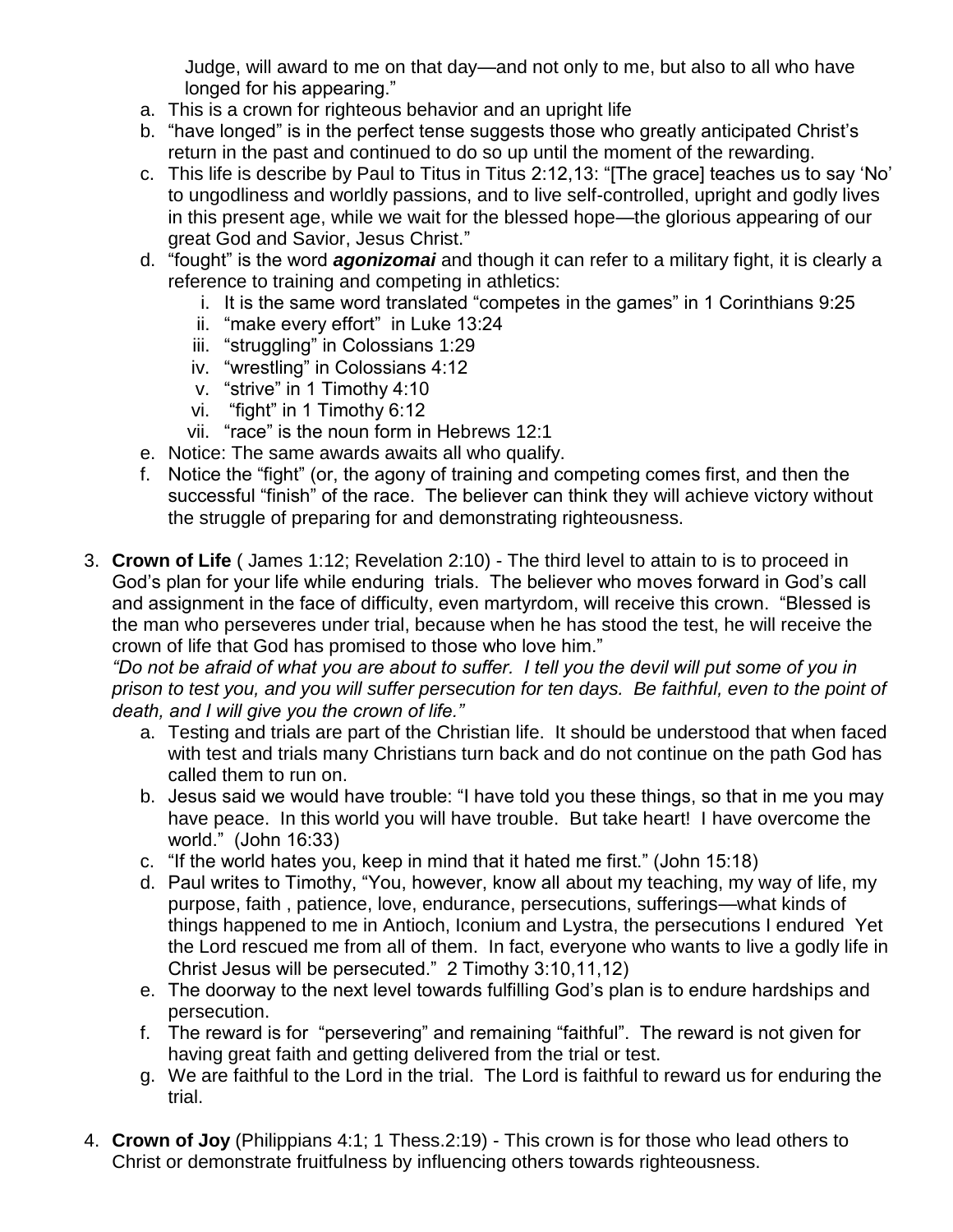*"Therefore, my brother, you whom I love and long for, my joy and crown that is how you should stand firm in the Lord, dear friends!" "For what is our hope, our joy, or the crown in which we will glory in the presence of our Lord Jesus when he comes? Is it not you? Indeed, you are our glory and joy."* 

- a. Rewards are not just for how we live and what we do, they are also for the influence we have on how others live and what they do.
- b. It was being said in Thessalonica that Paul did not really care for the Thessalonicans, but Paul said he did, and it should be obvious, since they will result in a crown for him if they succeed.
- c. Gabriel tells Daniel in Daniel 12:3, "Those who are wise will shine like the brightness of the heavens and those who lead many to righteousness, like the stars for ever and ever."
- 5. **Crown of Glory** (1 Peter 5:4) The greatest achievement is to fulfill your calling and finish the work God gave you to do. The scripture reference is speaking to pastors who finish their work faithfully, but this crown is not only for pastors. It is for anyone who finds and fulfills their assignment God has given them.

 *"To the elders among you, I appeal as a fellow elder. . . One who will share in the glory to be revealed: Be shepherds of God's flock that is under your care. . .and when the Chief Shepherd appears, you will receive the crown of glory that will never fade away."* 

- a. Again we see the rewards being given upon Christ's return. Here Christ is seen as the Chief Shepherd paying his workers that he contracted out labor to shepherd for him.
- b. Earthly crowns or *stephanos* we made of vines, etc. This crown is made out of Glory! (Isaiah 28:5)
- c. Just like Paul's crown in 2 Timothy 4:7,8 was available to "ALL who long for Christ's appearing," this crown is also available to all who serve at the position and with the capacity they were given. It is not just the office of pastor, although that is the context of the verse. The application extends to all believers who become what God has created them to be and they serve him in that position.

#### **Review of Crowns:**

- 1. Incorruptible Crown for mastery over the sin nature.
- 2. Crown of Righteousness for living righteously in this world.
- 3. Crown of Live for enduring trials while proceeding in God's plan.
- 4. Crown of Joy for leading others to Christ and in righteousness.
- 5. Crown of Glory for fulfilling your calling and finishing the work assigned.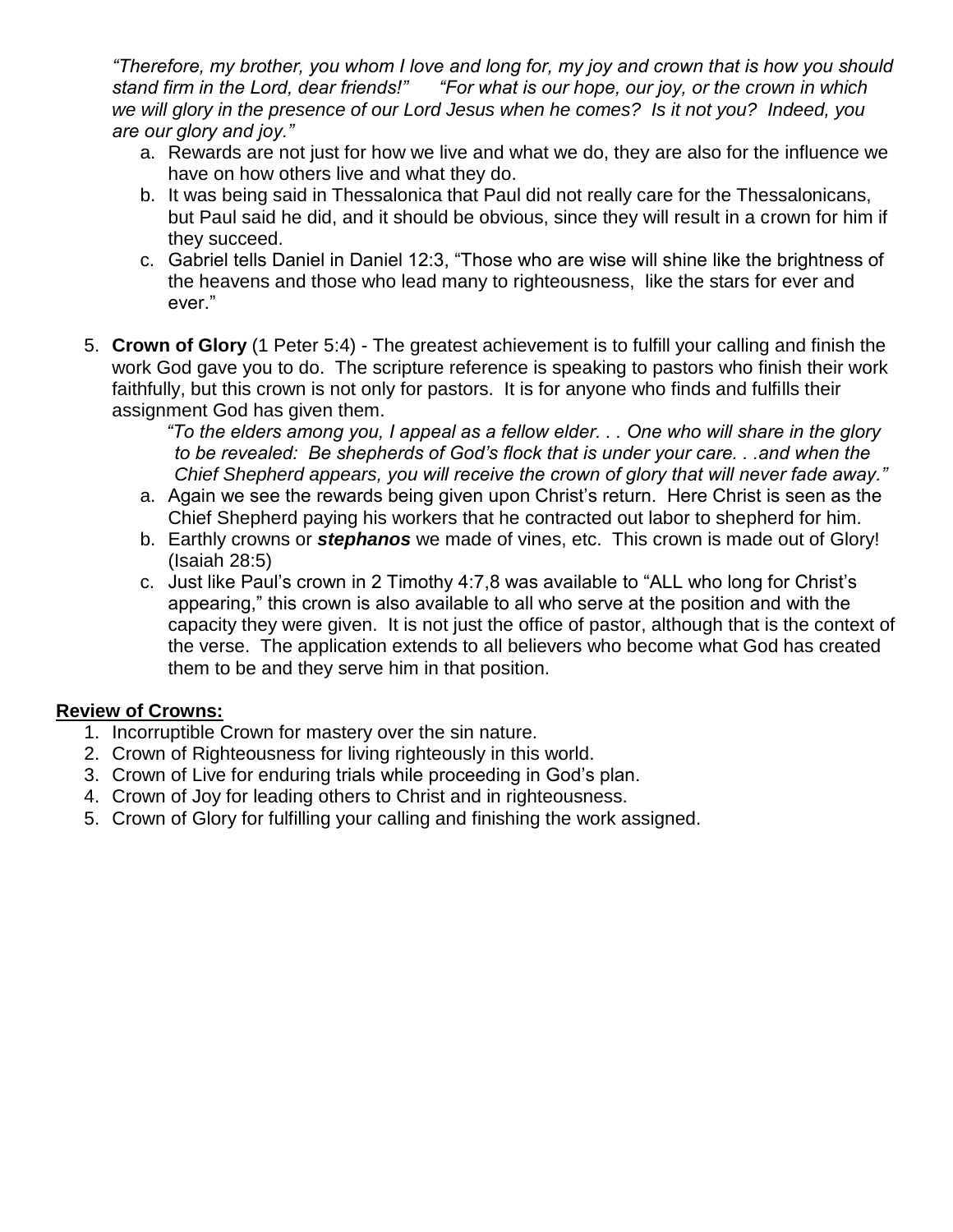2:20

3:1

3:2

3:3

3:4

3:5

3:6

3:7

3:8

3:9